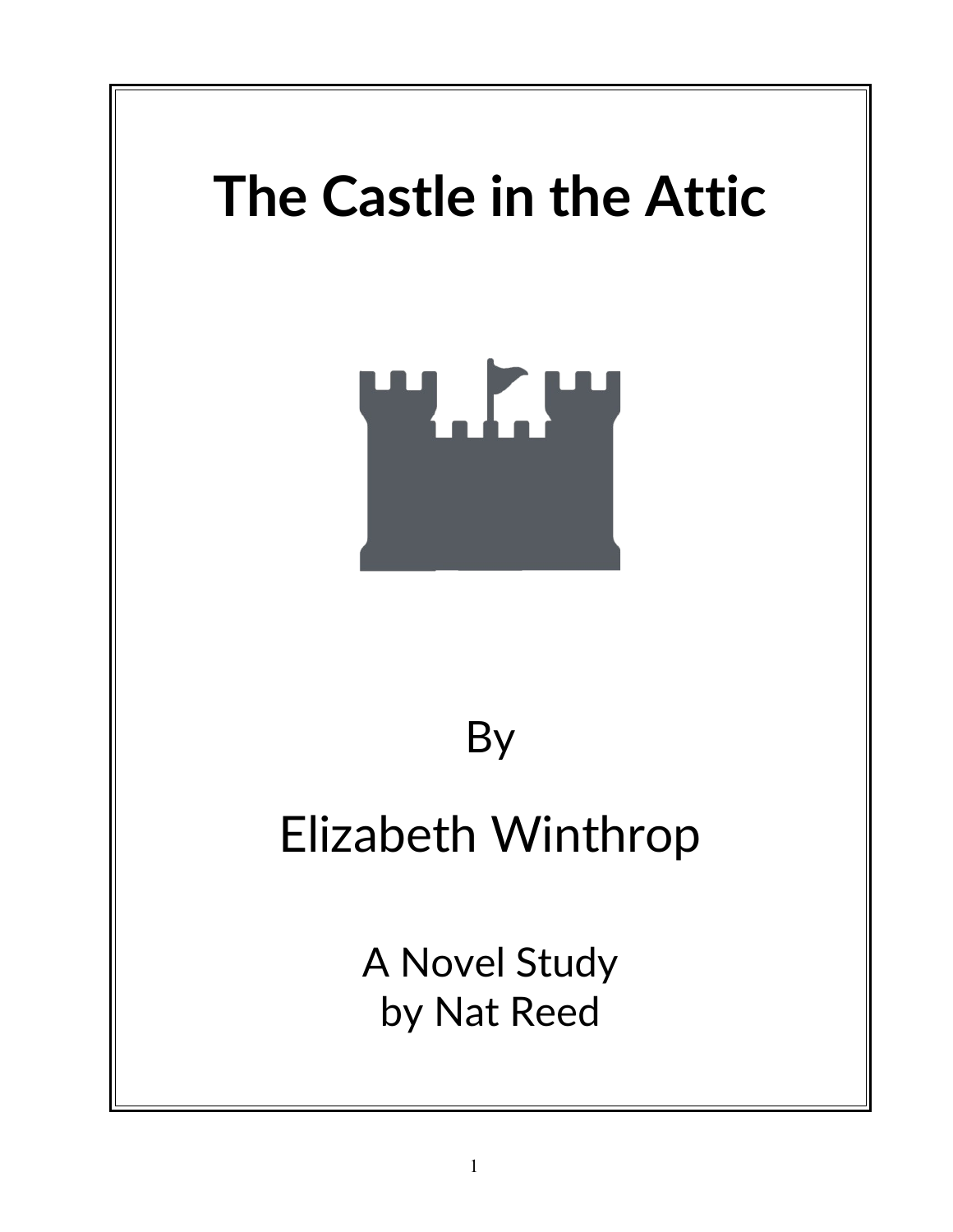

**Table of Contents**

| <b>Suggestions and Expectations</b> | 3  |
|-------------------------------------|----|
|                                     |    |
| List of Skills                      | 4  |
|                                     |    |
| Synopsis / Author Biography         | 5  |
|                                     |    |
| <b>Student Checklist</b>            | 6  |
|                                     |    |
| Reproducible Student Booklet        |    |
|                                     |    |
| <b>Answer Key</b>                   | 81 |

**About the author:** Nat Reed was a member of the teaching profession for more than 35 years. He was a full-time instructor at Trent University in the Teacher Education Program for nine years. For more information on his work and literature, visit [novelstudies.org.](http://www.novelstudies.org/)

> Copyright © 2016 Nat Reed Revisions Completed in 2021 All rights reserved by author. Permission to copy for single classroom use only. Electronic distribution limited to single classroom use only. Not for public display.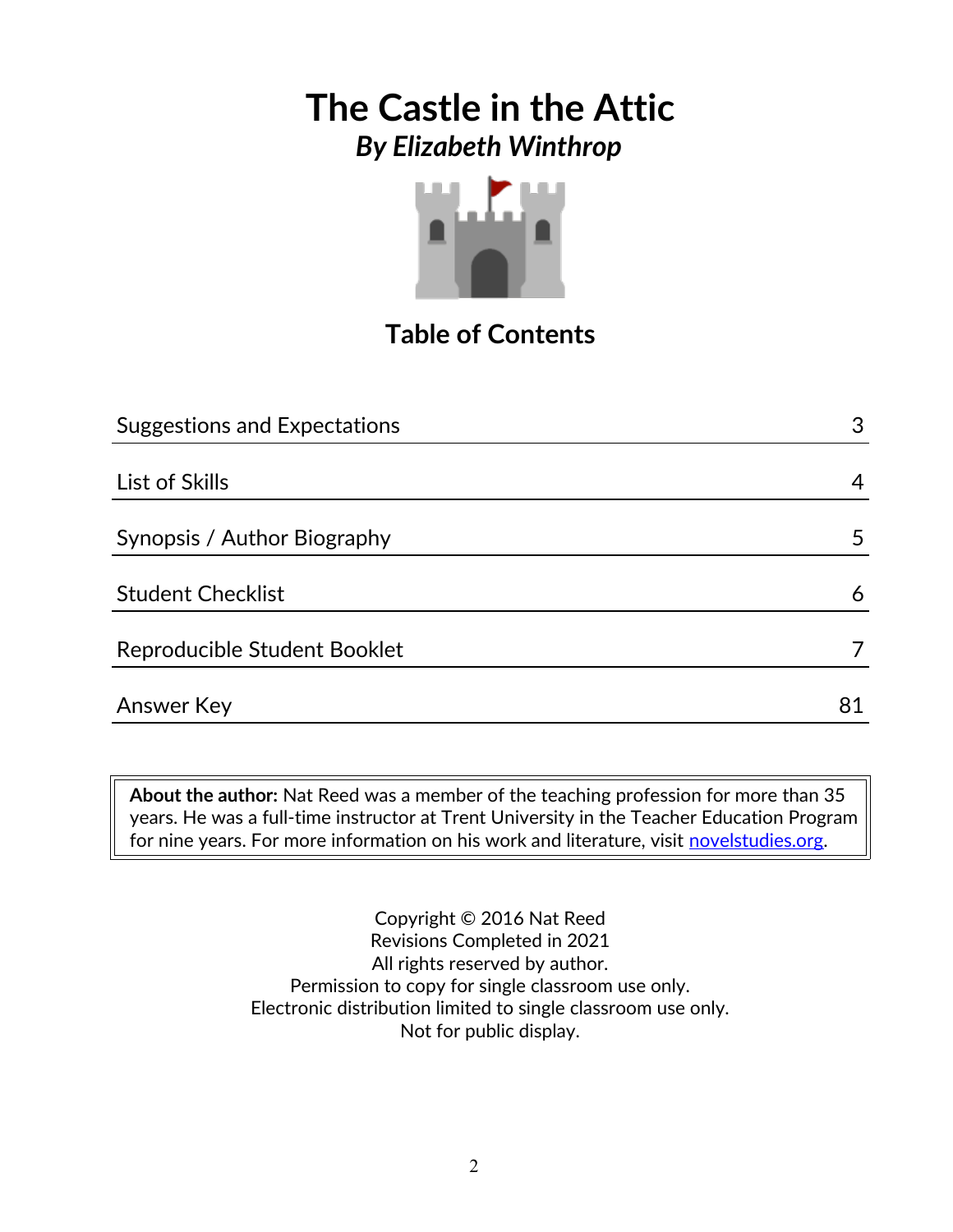

## **Suggestions and Expectations**

This curriculum unit can be used in a variety of ways. Each chapter of the novel study focuses on two or three chapters of *The Castle in the Attic* and is comprised of the following different activities:

- 1. Before You Read
- 2. Vocabulary Building
- 3. Comprehension Questions
- 4. Language and Extension Activities

A **portfolio cover** (p.7) as well as a **Checklist** (p.6) are included so that students may track of their completed work.

**Every activity need not be completed by all students.**

#### **Links with the Common Core Standards (U.S.)**

Many of the activities included in this curriculum unit are supported by the Common Core Standards. For instance the *Reading Standards for Literature, Grade 5*, makes reference to

a) determining the meaning of words and phrases. . . including figurative language;

b) explaining how a series of chapters fits together to provide the overall structure;

c) compare and contrast two characters;

d) determine how characters … respond to challenges;

e) drawing inferences from the text;

f) determining a theme of a story . . . **and many others.**

**Themes** which may be taught in conjunction with the novel include Medieval Times, courage and persistence, overcoming one's fears, a pure heart can overcome evil, loyalty and friendship.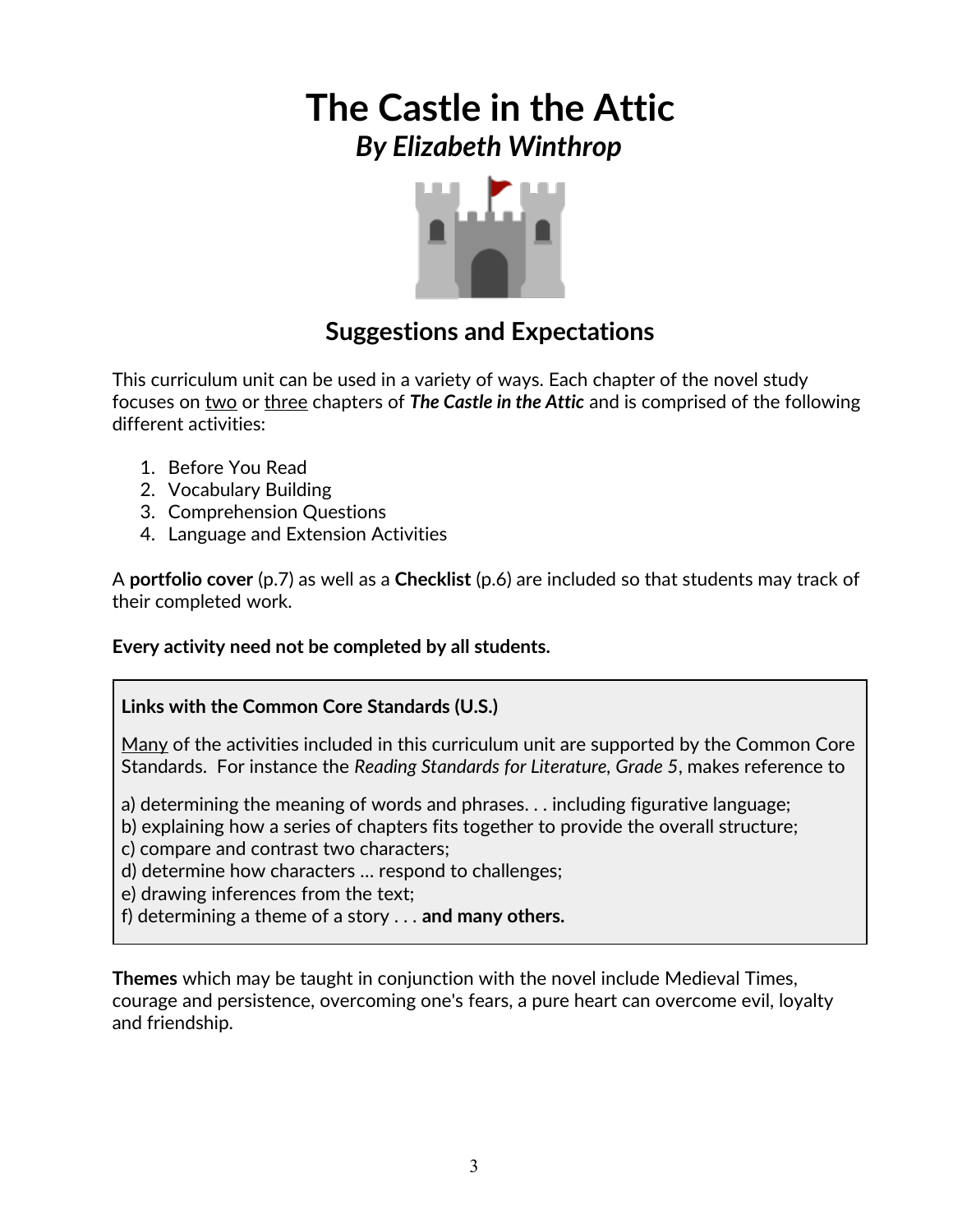## **List of Skills**

#### **Vocabulary Development**

- 1. Locating descriptive words/phrases 6. Identify *anagrams*
- 2. Listing synonyms/homophones 7. Listing compound words
- 3. Identifying/creating *alliteration* 8. Identifying parts of speech
- 4. Use of capitals and punctuation 9. Identify *personification*.
- 
- 
- 
- 
- 
- 5. Identifying syllables 10. Identification of root words

#### **Setting Activities**

1. Summarize the details of a setting

#### **Plot Activities**

- 1. Complete a *time line* of events 4. Complete a Plot Outline for a Sequel
- 2. Identify conflict in the story 5. Identify the climax of the novel.
- 3. Complete Five W's Chart

#### **Character Activities**

- 
- 2. Identify the protagonist/antagonist 4. Compare characters

#### **Creative and Critical Thinking**

- 
- 2. Write a newspaper story **7. Write a book review**
- 
- 
- 

#### **Art Activities**

- 
- 
- 
- 1. Determine character traits 3. Relating personal experiences
	-
- 1. Research 6. Write a description of personal feelings
	-
- 3. Participate in a talk show 8. Complete an Observation Chart
- 4. Conduct an interview 9. Complete a KWS Chart
- 5. Create a poem 10. Create a friendly letter.
- 1. A Storyboard 3. Design a cover for the novel
- 2. Create a collage 4. Create a comic strip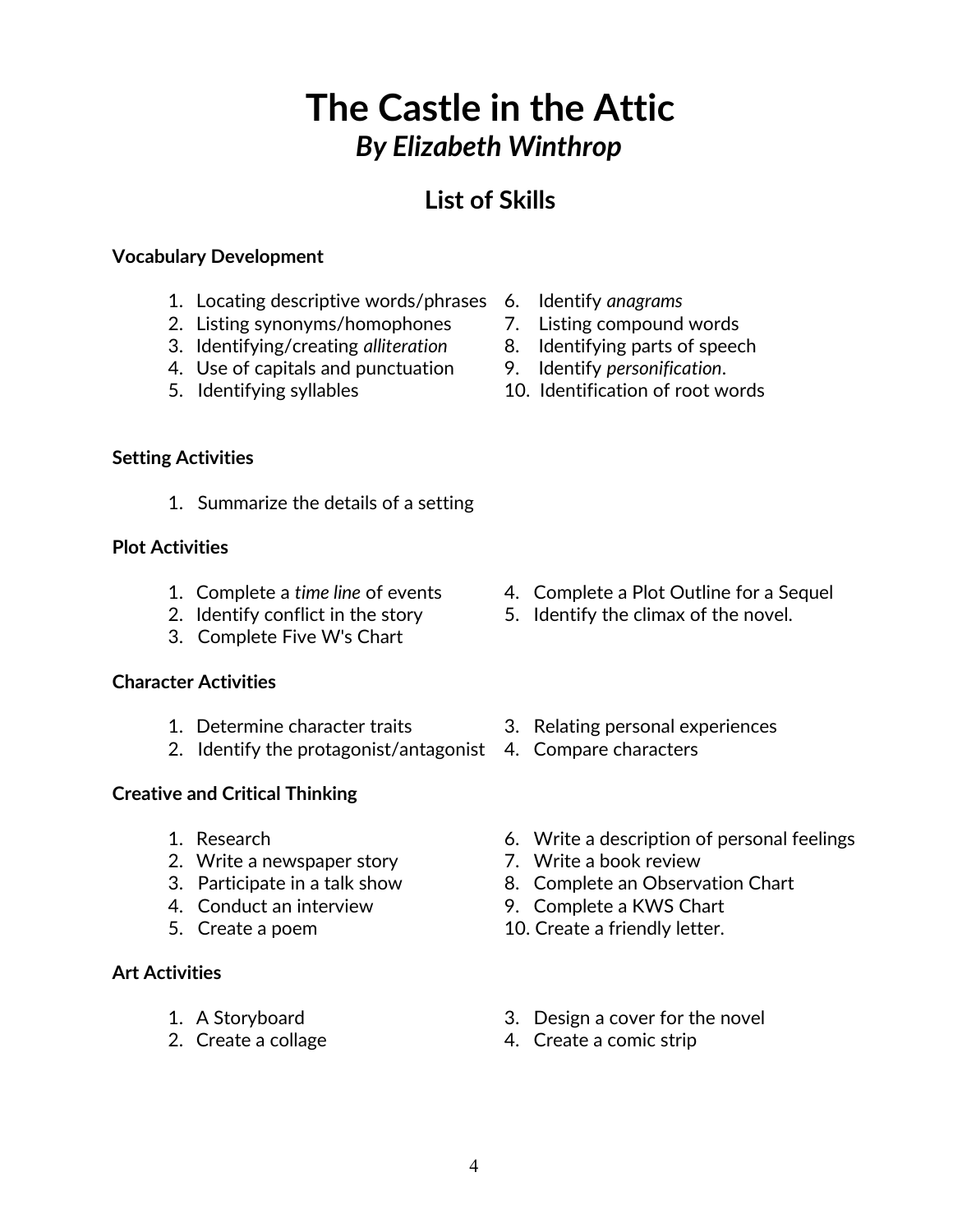

#### **Synopsis**

 William has just received the best present of his life. It's an old, real-looking stone and wooden model of a castle, with a drawbridge, moat, and a finger-high knight to guard the gates. It's the mysterious castle his housekeeper has told him about, and even though William is sad she's leaving, now the castle is his!

 William can't wait to play with it – he's certain there's something magical about the castle. And sure enough, when he picks up the tiny silver knight, it comes alive in his hand!

 Sir Simon tells William a mighty story of wild sorcery, wizards, and magic. And suddenly William is off on a fantastic quest to another land and another time – where a fiery dragon and an evil wizard are waiting to do battle... [Courtesy of The Publisher]

 *The Castle in the Attic* was the winner of the Dorothy Canfield Fisher Children's Book Award and the California Young Reader Medal.

#### **Author Biography** *Elizabeth Winthrop*

 Elizabeth Winthrop is the author of more than 60 works of fiction for all ages. She is the winner of the Dorothy Canfield Fisher Award. Elizabeth has written books for children of all ages (*The Castle in the Attic, Counting on Grace, Dumpy La Rue*). Elizabeth was born in in Washington D.C. 1948 and is the great grand niece of President Theodore Roosevelt. She currently lives in New York City.



Check out her official website: [http://elizabethwinthrop.com](http://elizabethwinthrop.com/)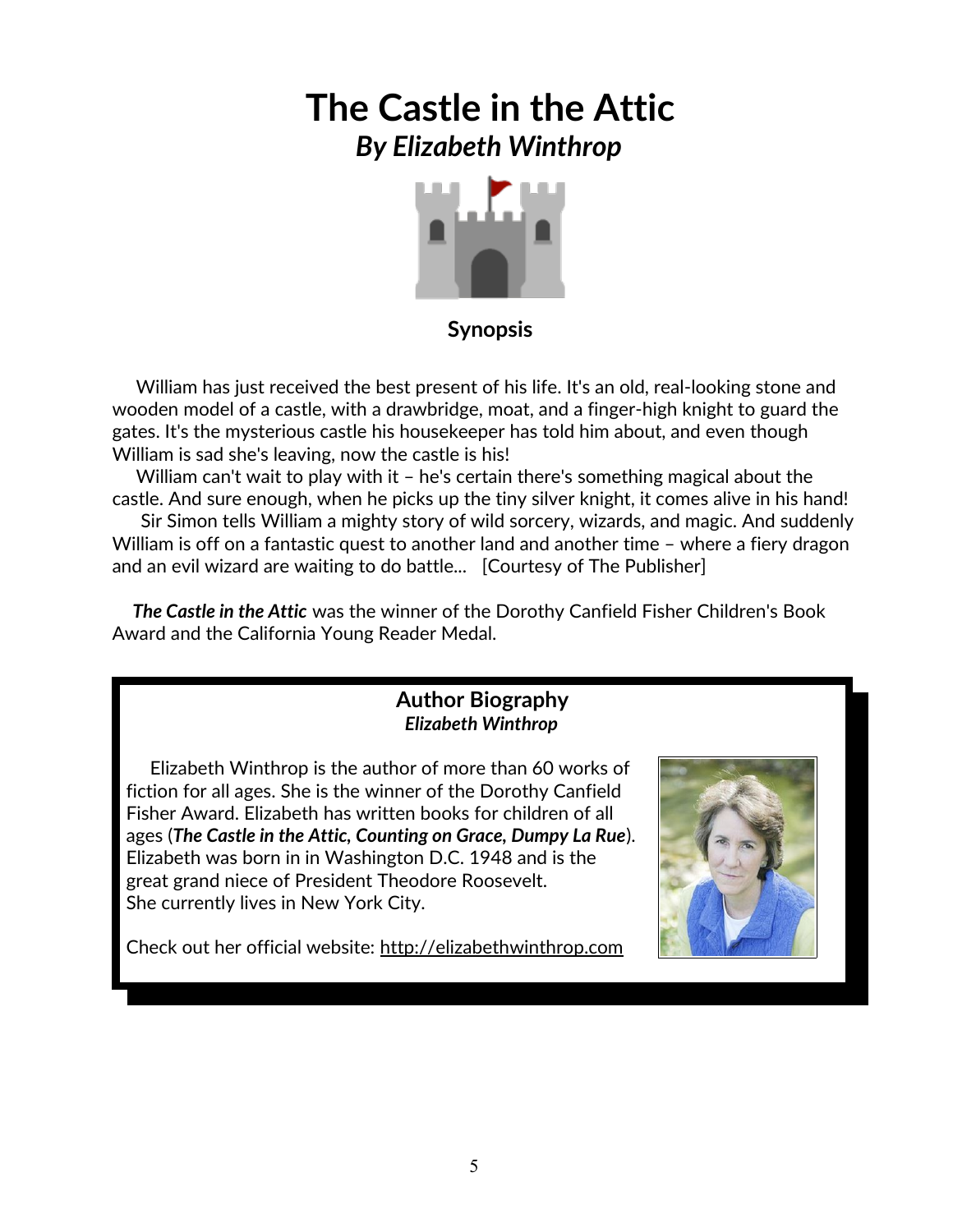

**Student Checklist**

Student Name

| Assignment | Grade/Level | Comments |
|------------|-------------|----------|
|            |             |          |
|            |             |          |
|            |             |          |
|            |             |          |
|            |             |          |
|            |             |          |
|            |             |          |
|            |             |          |
|            |             |          |
|            |             |          |
|            |             |          |
|            |             |          |
|            |             |          |
|            |             |          |
|            |             |          |
|            |             |          |
|            |             |          |
|            |             |          |
|            |             |          |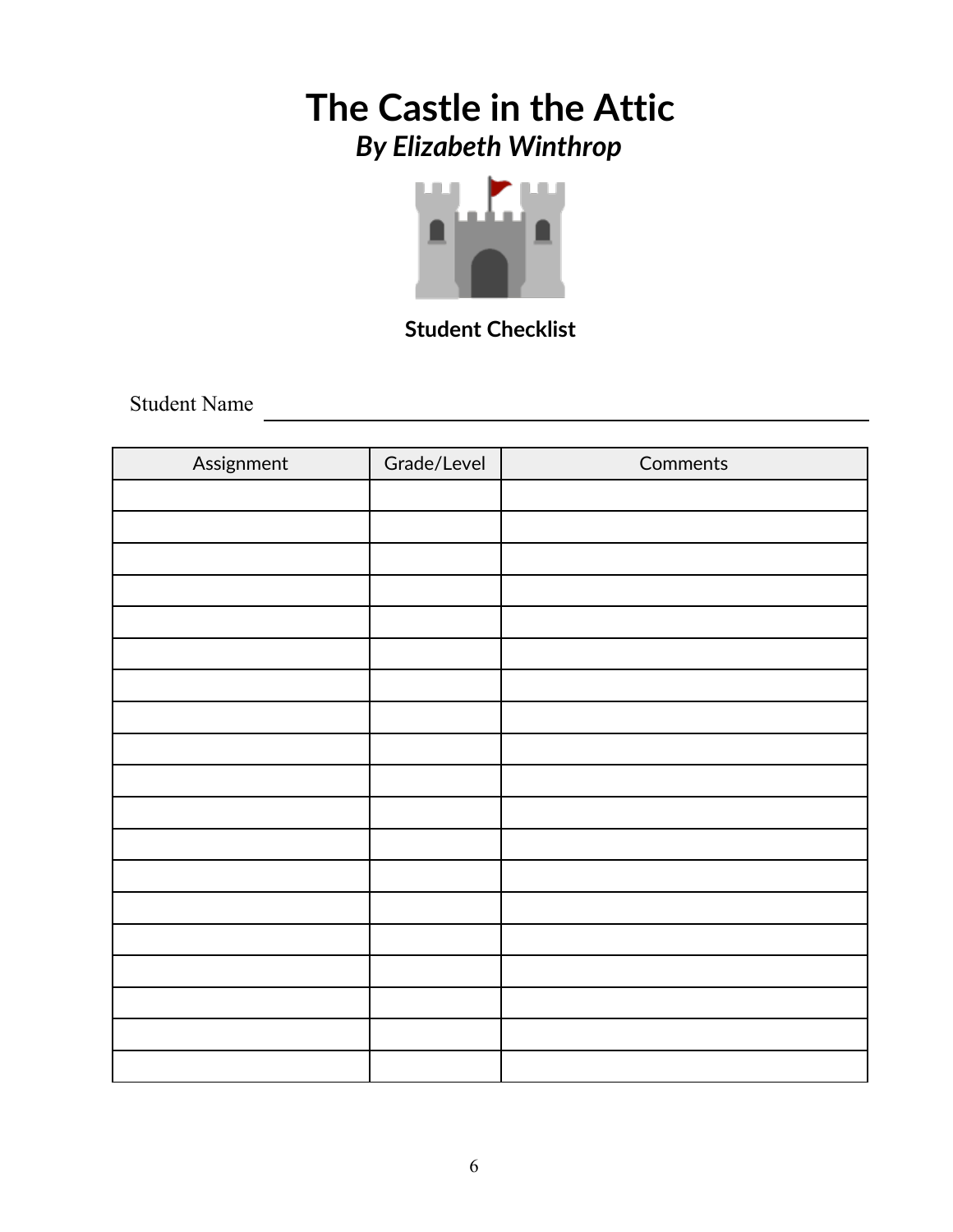# **The Castle In The Attic**



*By Elizabeth Winthrop*

Name: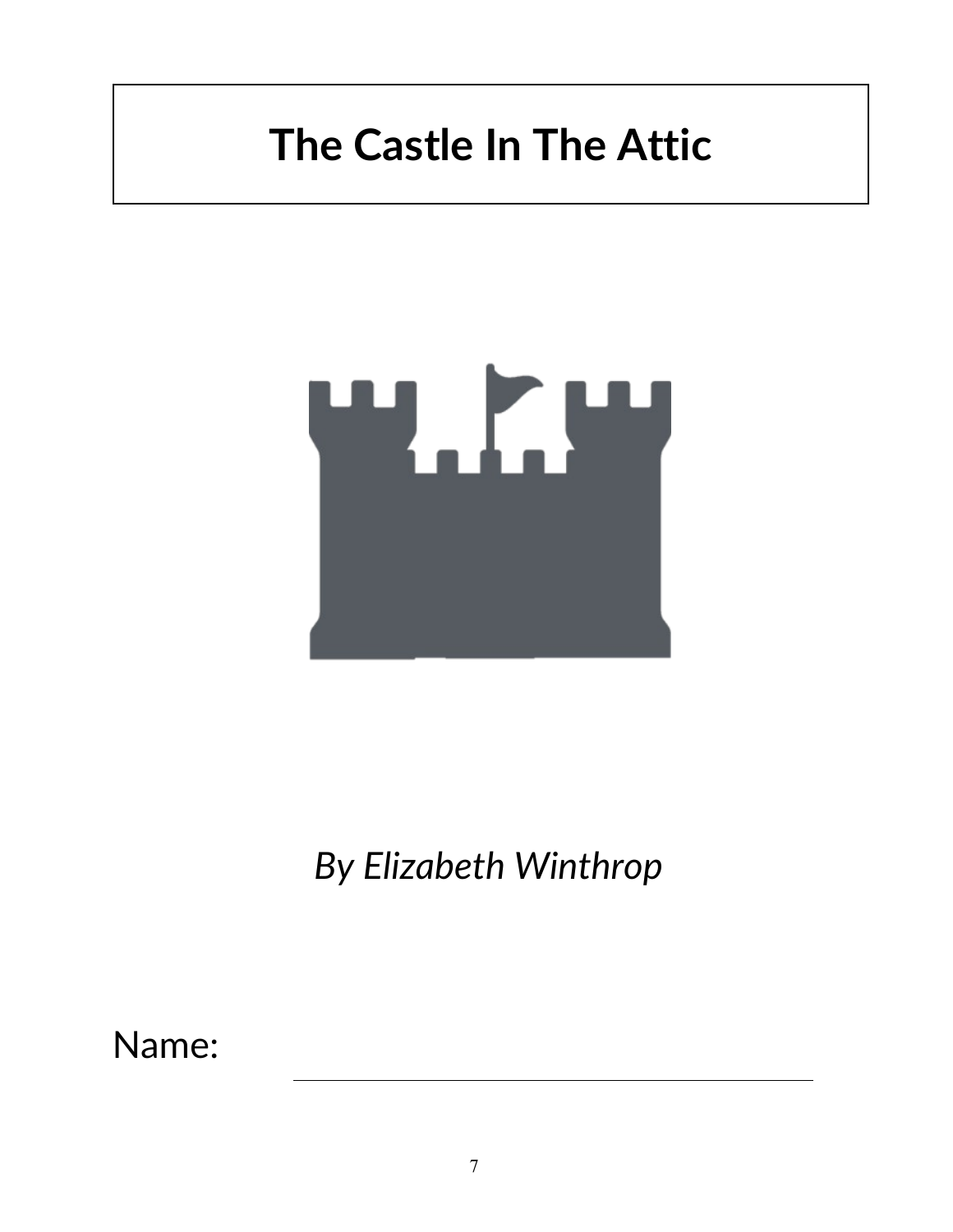# **The Castle in the Attic** *By Elizabeth Winthrop* **Chapters 1-2**

# **Before you read the chapters**:

The **protagonist** in most novels features the main character or "good guy". The main character of *The Castle in the Attic* is William, who receives the best present ever from Mrs. Phillips, his housekeeper. Think back on some of your favorite characters from past novels you have read. What do you think makes for an especially interesting **protagonist**?

# **Vocabulary:**

Choose a word from the list to complete each sentence.

| absorb | chivalry  | ritual  | reclaim |
|--------|-----------|---------|---------|
| legend | tradition | tapioca | yeast   |

- 1. Our family has a proud \_\_\_\_\_\_\_\_\_\_\_\_ of gathering at our cottage each Thanksgiving.
- 2. The prince returned to the kingdom to \_\_\_\_\_\_\_\_\_\_\_\_\_\_\_ his father's throne.
- 3. If you don't add \_\_\_\_\_\_\_\_\_\_\_\_\_\_\_\_ to the bread, it will not rise.
- 4. It took him a moment to  $\frac{1}{2}$  =  $\frac{1}{2}$  the news.
- 5. \_\_\_\_\_\_\_\_\_\_\_\_\_\_\_\_ was an important rule of life during Medieval times.
- 6. Mrs. Phillips made William a bowl of \_\_\_\_\_\_\_\_\_\_\_\_\_\_\_\_ pudding.
- 7. The ball player had a most unusual \_\_\_\_\_\_\_\_\_\_\_\_\_ before taking to the field.
- 8.  $\Box$  \_\_\_\_\_\_\_\_\_\_\_\_\_\_\_\_\_ has it that the Knights of the Round Table once ruled the kingdom with King Arthur.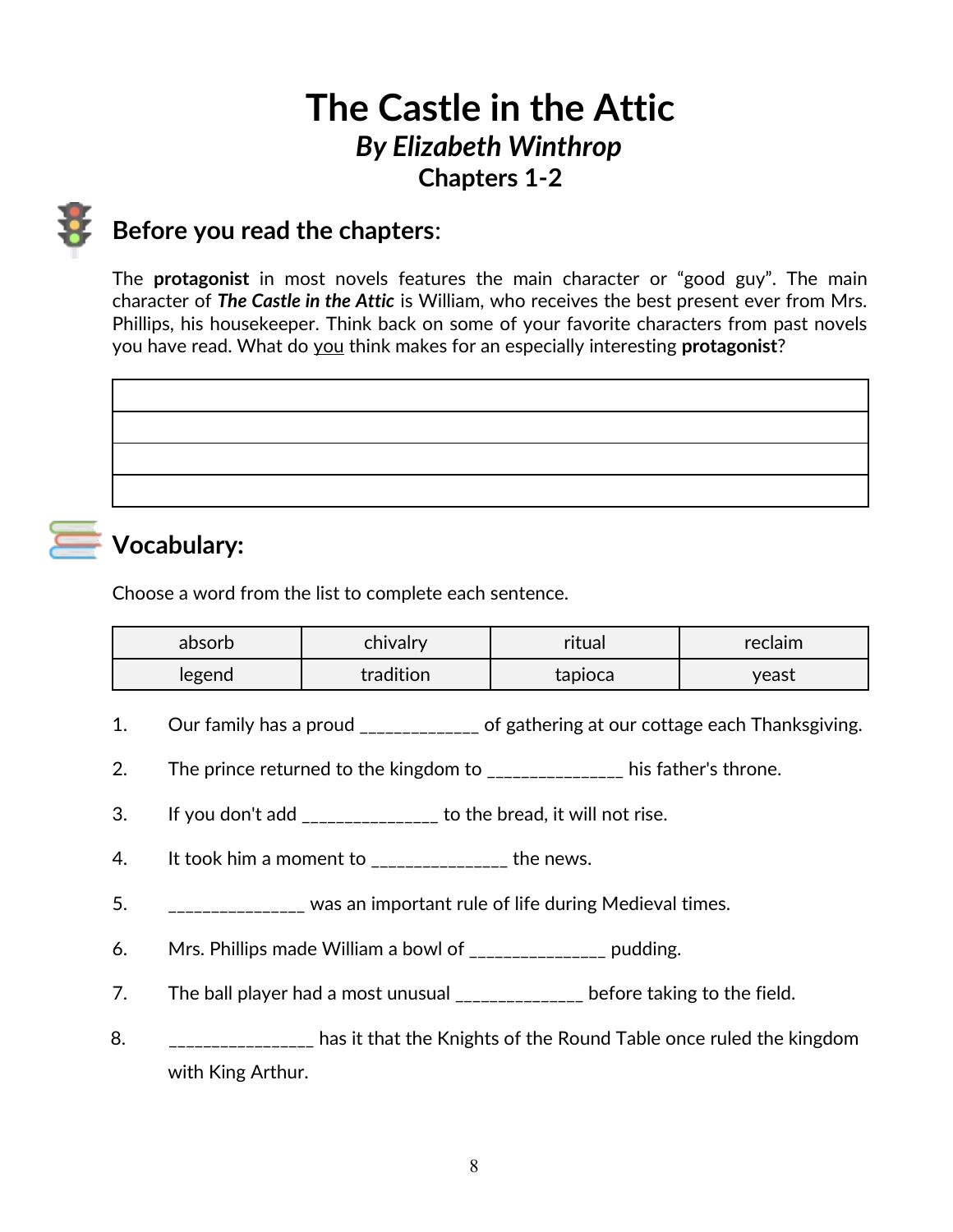# **Tour of the Castle**



Match each part of the castle mentioned in Chapter 2 with the correct description.

| 1  | armory             | a            | The metal grating just beyond the double<br>wooden doors. |
|----|--------------------|--------------|-----------------------------------------------------------|
| 2  | scullery           | b            | Banquet room.                                             |
| 3  | gatehouse          | $\mathsf{C}$ | Where troubadours and jesters performed.                  |
| 4  | portcullis         | d            | Entranceway over the moat.                                |
| 5  | great hall         | e            | Where the dishes are washed.                              |
| 6  | allure             | f            | Where the weapons are stored.                             |
| 7  | drawbridge         | g            | Wall walk.                                                |
| 8  | wardrobe           | h            | Where food and drink are kept cold.                       |
| 9  | buttery            | ı            | Where the clothes are kept.                               |
| 10 | minstrels' gallery |              | Entrance in the front tower.                              |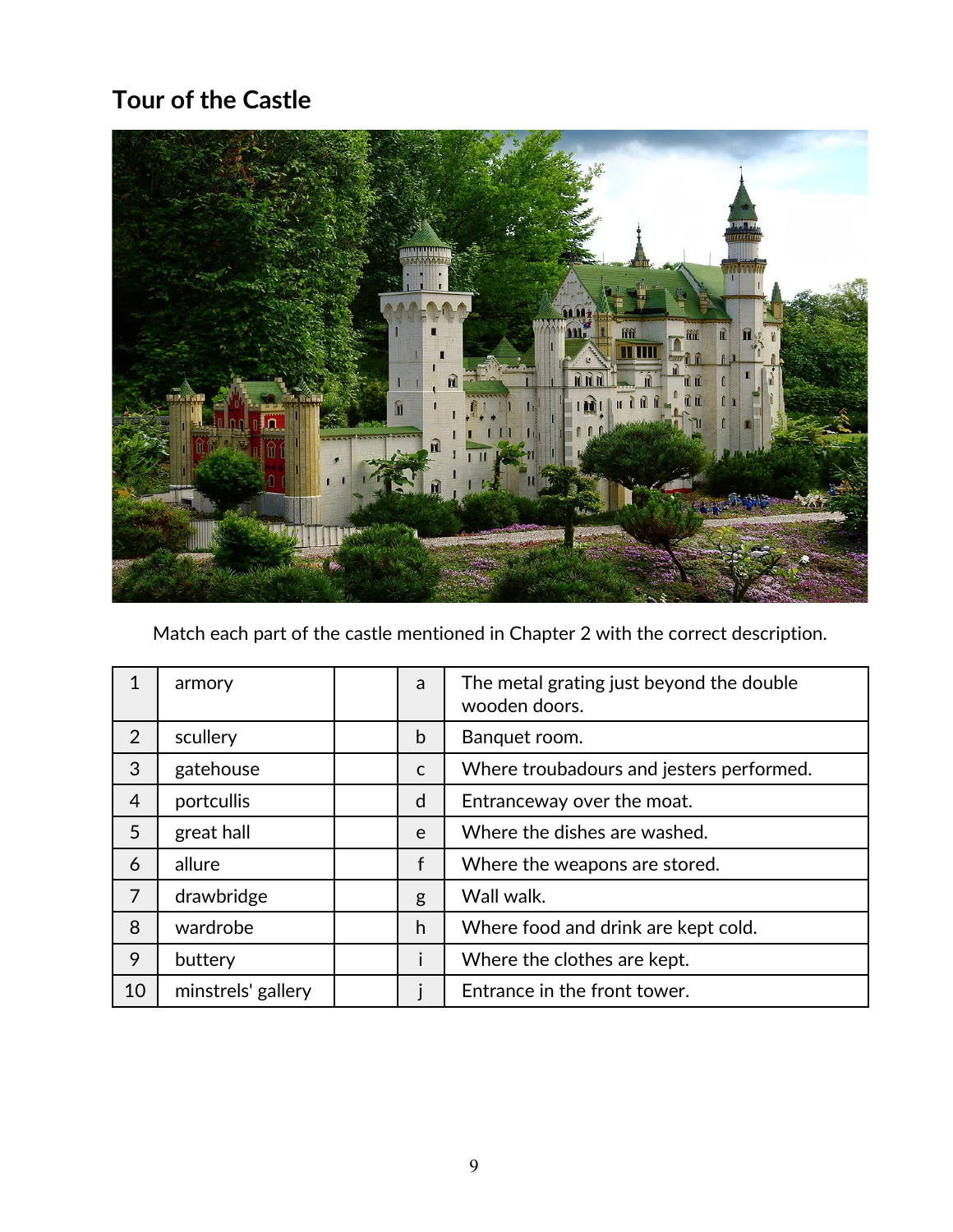

- 1. What is the **setting** of the story at the beginning of Chapter One?
- 2. What disturbing news did Mrs. Phillips tell William? Describe how William responded to this news.

3. It is probable that Mrs. Phillips is fairly elderly in this story. There are two possible clues revealing this to us: 1) She mentions that her husband was killed in World War II. 2) If the novel is set in approximately the same year as the book was written, it would have taken place around 1985. If this is the case, about how old is Mrs. Phillips? How did you arrive at this figure?

- 4. William is \_\_\_\_\_\_\_ years old when the story begins.
- 5. What strategy did William come up with to try to make Mrs. Phillips stay? How did she react to this strategy?

6. What surprise did Mrs. Phillips have for William?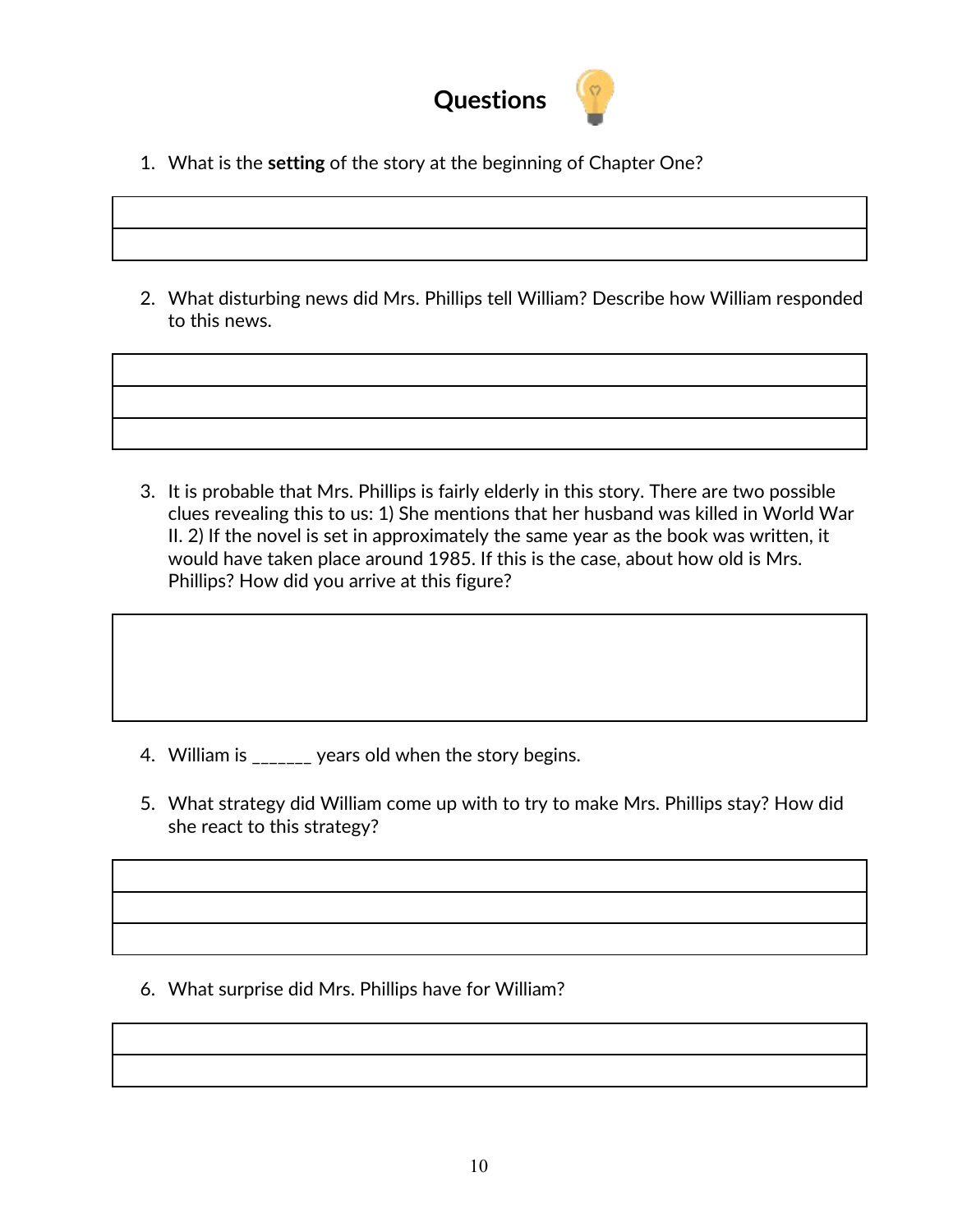7. After reading the description of the different parts of the castle, which part did you find the most interesting? Why?

8. Describe in your own words the legend of the Silver Knight which was told to William.

9. As Chapter Two draws to a close, what do we learn that William was still determined to accomplish? How do you think he might do this?

#### **Good to Know ~ Castles**

Castles were a fortified structure built by nobility over the course of 900 years in Europe and Middle East during the Middle Ages. Early castles were constructed of earth and timber, but later they were improved to include stone. In the  $12<sup>th</sup>$  and  $13<sup>th</sup>$  Centuries towers became very popular as a form of defense, as did the building of walled structures within larger structures. By the 15<sup>th</sup> Century and the advent of gunpowder, castle walls became vulnerable to



cannon fire, yet the building of castles continued until the  $16<sup>th</sup>$  Century.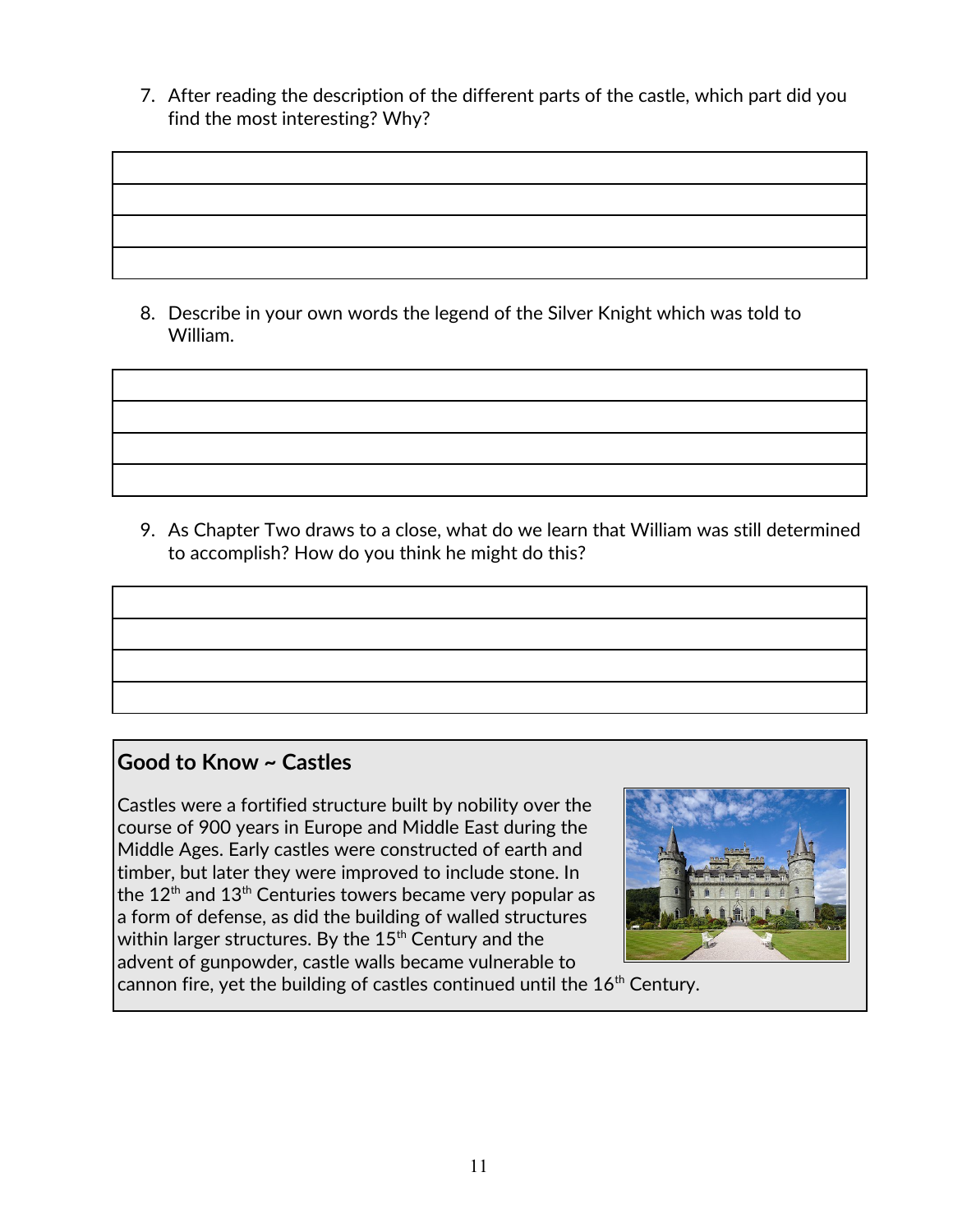

## **A. Cinquain Poems**

A cinquain poem has five lines and most often does not rhyme. Write two cinquain poems about both **William** and **Mrs. Phillips**, using what you know about them from these first two chapters.

|               | Line 1 is one word.<br>Line 2 is two words.<br>Line 3 is three words.<br>Line 4 is four words.<br>Line five is one word. | Santa<br><b>Saint Nick</b><br>Long white beard<br>Christmas Eve present-giver<br>Jolly |  |  |
|---------------|--------------------------------------------------------------------------------------------------------------------------|----------------------------------------------------------------------------------------|--|--|
| William       |                                                                                                                          |                                                                                        |  |  |
|               |                                                                                                                          |                                                                                        |  |  |
|               |                                                                                                                          |                                                                                        |  |  |
|               |                                                                                                                          |                                                                                        |  |  |
|               |                                                                                                                          |                                                                                        |  |  |
| Mrs. Phillips |                                                                                                                          |                                                                                        |  |  |
|               |                                                                                                                          |                                                                                        |  |  |
|               |                                                                                                                          |                                                                                        |  |  |
|               |                                                                                                                          |                                                                                        |  |  |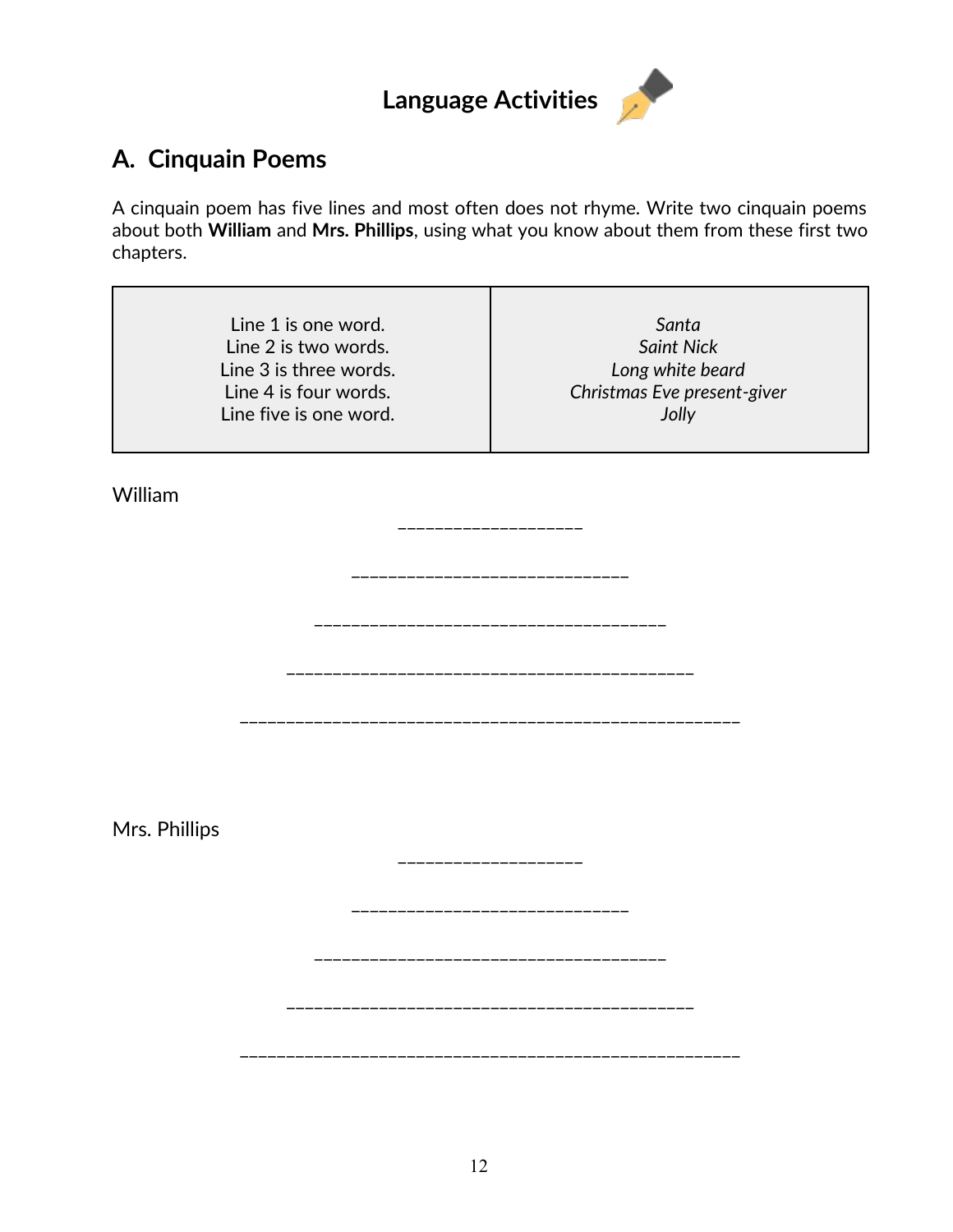## **B. Anagrams**

An **anagram** is a word that is formed by changing the order of the letters of another word. For example, the letters in the word **WAS** can also form the word **SAW**. Follow these directions to form the anagrams:



a) read the clue in the right-hand column.

b) Using the word in the left-hand column move the letters around in any order, but you must use all the letters. All of the words in the left-hand column can be found in the first four chapters of *The Castle in the Attic.*

| Word    | Anagram | Clue                       |
|---------|---------|----------------------------|
| sink    |         | The body's largest organ.  |
| drawer  |         | Prize.                     |
| table   |         | The sound of a sheep.      |
| nose    |         | Long measurements of time. |
| present |         | Snake in the grass.        |
| later   |         | Vigilant; watchful.        |
| lamp    |         | A part of the hand.        |

## **C. Knights of the Realm**

Mrs. Phillips mentions the Silver Knight to William in Chapter Two. A knight is someone who has been given the honorary title of knighthood by a king or queen – this was usually because of something brave or noble done by the knight. A number of famous knights (both real and fictitious) have come down through history: **King Arthur, Sir. Galahad, Sir Lancelot, Richard the Lionheart, William Wallace (Braveheart), John Hawkwood, The Black Prince (Edward of Woodstock), Sir. John Chandos, El Cid** and many other brave men.



Using resources in your school library or on the Internet investigate one of the above knights (or another approved by your teacher). From the information gathered , write a one page report on this individual on a separate sheet of paper. Your report should include personal information about this person (birthdate, place of birth, death date), accomplishments, how he achieved fame, etc.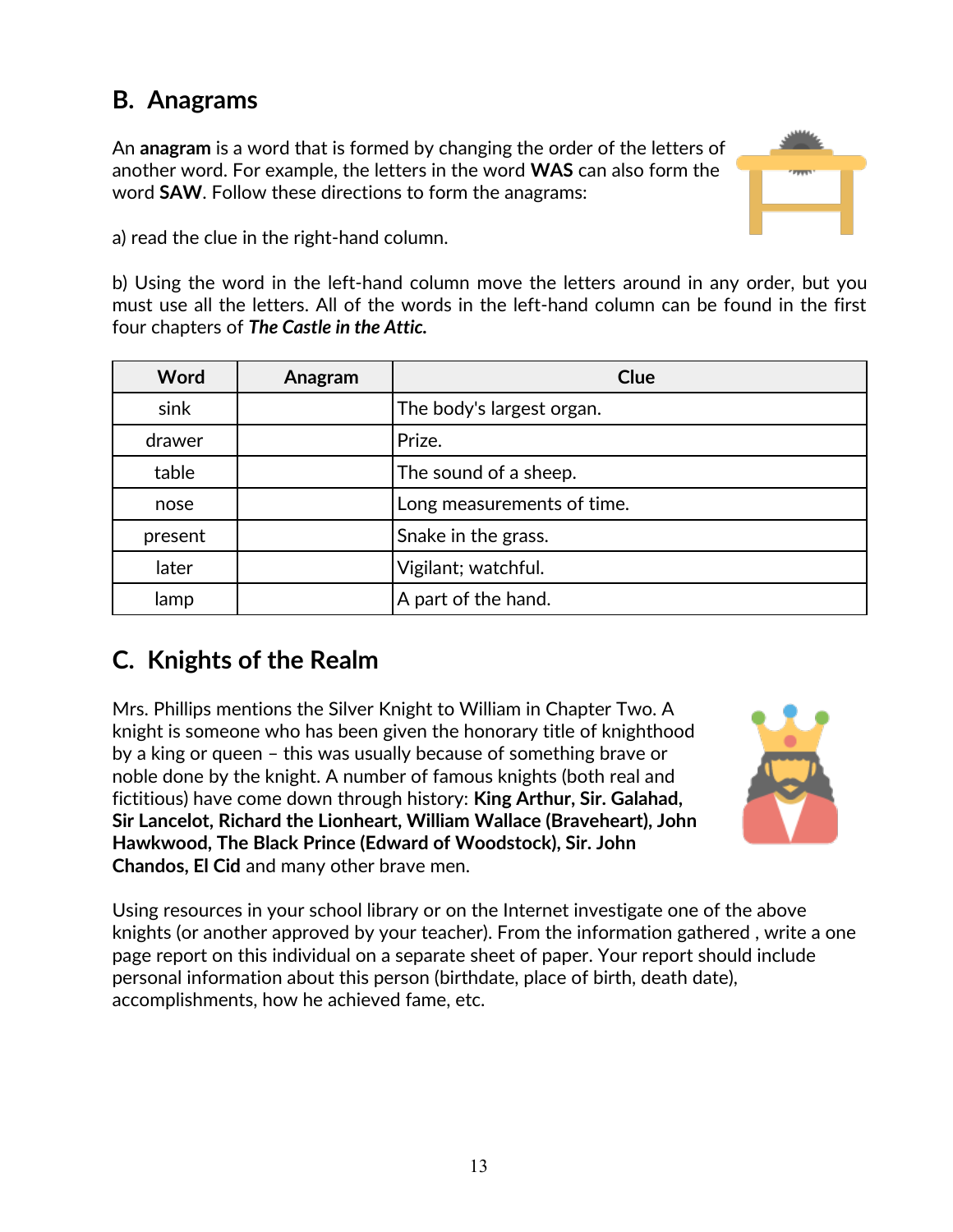## **D. 5 Ws and an H.**

Choose an event from this section that you thought was really important and/or exciting. Using facts that you gleaned from reading about this event, fill in the balloons below, summarizing what you learned.